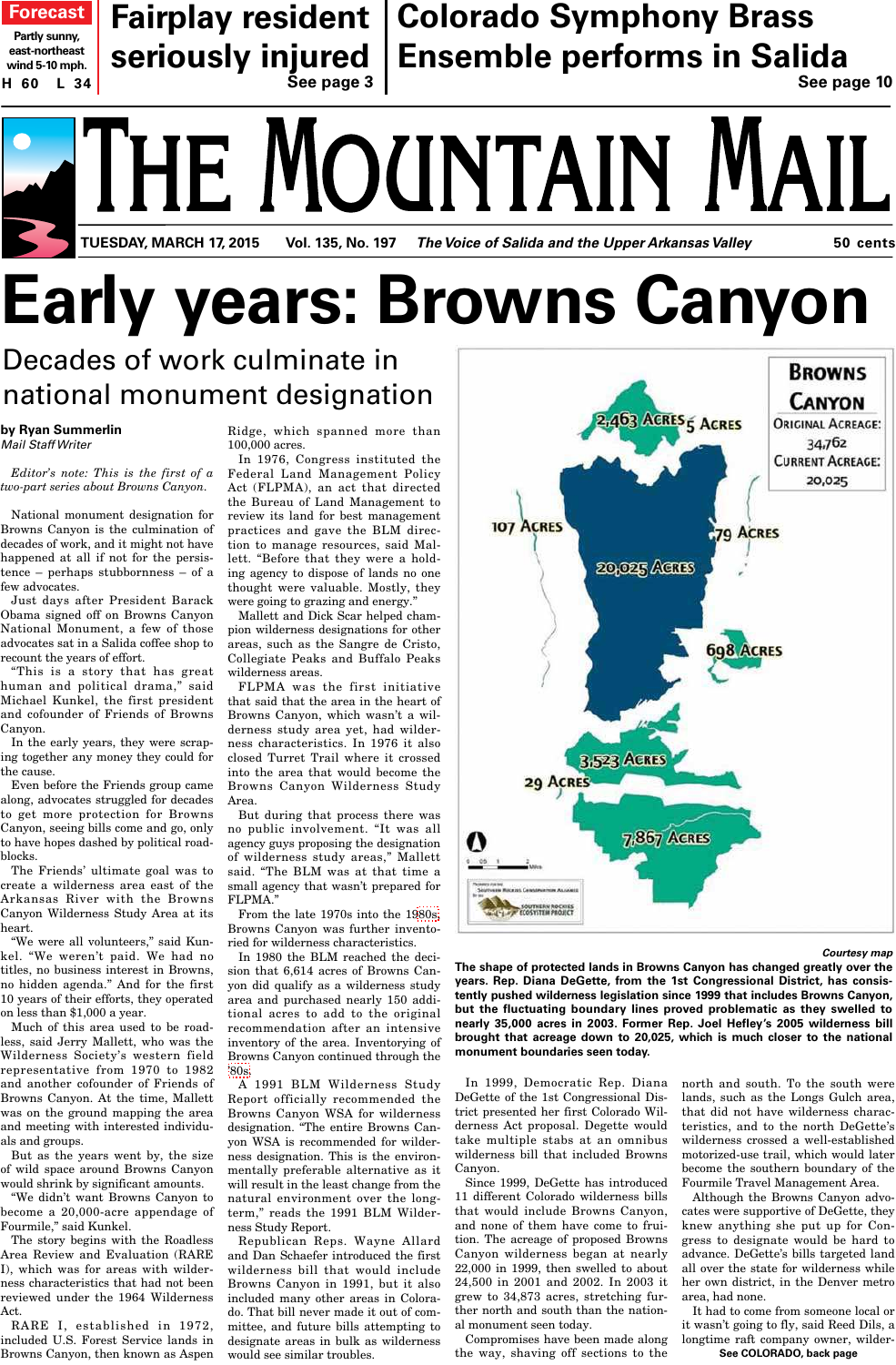## Colorado Environmental Coalition outing stuns Kunkel

#### **Continued from FRONT page**

ness advocate and one of the principal volunteers for Collegiate Peak Anglers Chapter of Trout Unlimited.

"DeGette's bills have never gone anywhere because they are too far reaching into too many areas of the state where it's not well received. It causes blowback to whoever is locally elected there," said Kunkel.

In 2000, Kunkel went on his first outing in the area with the Colorado Environmental Coalition on a wilderness mapping trip. "When I saw this area, I was stunned that the wilderness study area was not being managed at all as wilderness. There was trespassing and trash," he said.

"I was stunned to note that the BLM/Forest Service gate and fence line on FS 184 Turret Trail had been vandalized 100 feet in either direction

with the fencing ripped out or torn down. Heading west down Cottonwood Gulch, motorcycle, ATV and Jeep tracks were fresh and rampant. Wilderness Study Area signs were nonexistent or had been mutilated. Cans, bottles and trash were scattered throughout the WSA.

"One couldn't get over the feeling that the Browns WSA was incredibly neglected and certainly not managed as wilderness. Nobody cared about it, and it wasn't on the BLM's radar for any management what so ever."

The advocates' efforts really began in earnest in 2002, Kunkel said. He approached Mallett, who'd had extensive experience in getting the legislature to designate wildernesses, about creating a friends group for Browns Canyon. Mallett had mapped the Aspen Ridge Roadless Area

#### during RARE I.

Hooking up with Light Hawk, an organization supporting conservation groups by offering flights over areas of interest, the Friends took multiple flights over the Browns Canyon area.

Kunkel said the Fourmile area to the north of Browns Canyon looked like a bloodshot eye with its many crisscrossing motorized trails visible from the sky. Fourmile has 200 miles of motorized trails on 100,000 acres.

It was an eye-opening experience, said Scar, who participated in multiple flyovers. The maze of user-created trails, especially north of Browns Canyon, was obvious from the sky, he said.

Friends of Browns Canyon officially formed in 2003, with volunteers spending "hundreds upon hundreds of hours in the field mapping and get-

ting to know the area," Kunkel said. "Jeff Widen and Kurt Kunkle especially dedicated hundreds of hours on field work"

Later that year a major stepping-stone in their efforts came about. The 5th Congressional District's Republican Rep. Joel Hefley had 10 areas in the district, and he could pick one to push forward as wilderness.

"I'm a real lover of the wilderness," Hefley recently said. With his wife and children, Hefley was an avid outdoorsman who'd often pack into wilderness areas on horseback. They even rafted Browns Canyon. After having firsthand experience with the area, Hefley knew "it was worthy of protection."

The area proposed for wilderness in Hefley's bill, however, looked much closer to the boundaries today, as

opposed to DeGette's 35,000 acre proposal. Even the Friends volunteers who'd been dedicating hundreds of hours in the field inventorying the land had to admit that lands in the south did not have wilderness characteristics.

And to the north, the DeGette proposal incorporated a well-established motorized trail, something that, if included, made it hard to argue for wilderness.

Hefley officially introduced the Browns Canyon Wilderness Act in Congress Nov. 4, 2005.

The Friends of Browns Canyon were riding high on Hefley's proposal, said Pete Bond, a former Friends board member. "We thought with this Republican congressman on board that it would be a done deal."

But their struggle was still far from over.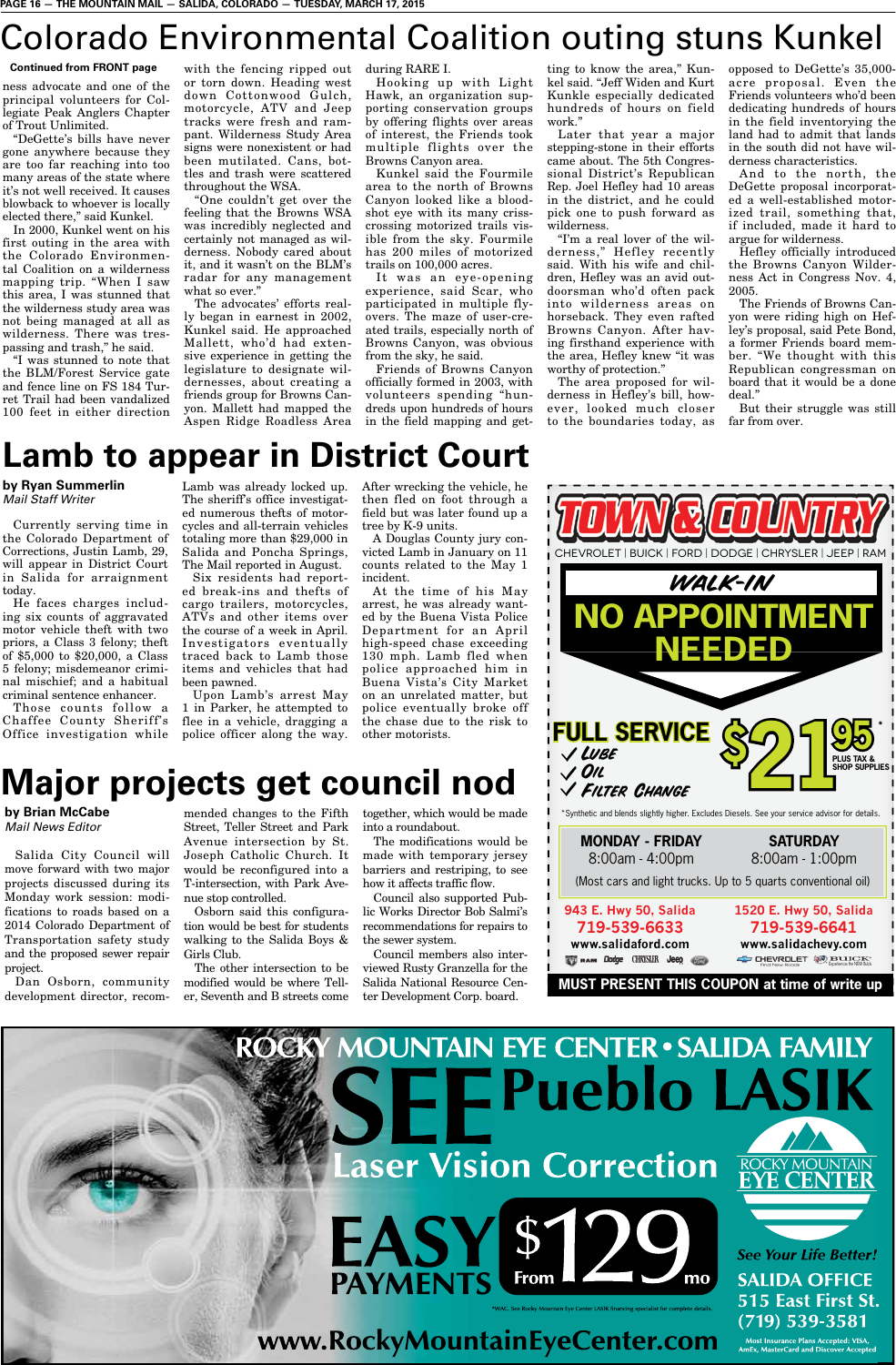

# **Struggle for Browns Canyon**

## Process more complicated than initially expected

**by Ryan Summerlin** Mail Staff Writer

*Editor's note: This is the second of a two-part series about Browns Canyon.*

With a Republican congressman as an ally, the Friends of Browns Canyon thought their wilderness proposal for Browns Canyon was all but passed. But the legislative process in Washington would prove to be more complicated.

Before submitting his wilderness bill, Rep. Joel Hefley of the 5th Congressional District held a public meeting in 2005 at Chaffee County Fairgrounds. The majority of the 60-some people who showed up were in agreement.

Hefley said he was seeking unanimous support – not just the conservationists but the ranchers, hunters, rafters and county commissioners. "If everyone wasn't on board, I didn't want to force it," he said.

Hefley said that in the beginning support was a mixed bag. "I didn't want to impose it from on high," he said. "These people lived there every day, and I didn't. But we finally ended up with a pretty reasonable consensus."

The bill was drafted, introduced to Congress in November and scheduled for a hearing in the Subcommittee on Forests and Forest Health, which falls under the House Committee on Natural Resources.

Dick Scar and Michael Kunkel testified before the subcommittee in July 2006, calling Browns Canyon an island of wilderness surrounded by higherimpact recreation. Mark Udall, who was then a congressman, and Hefley were present.

The hearing went well, Hefley said, and it was passed along favorably to the

full committee, where it would have to be voted out before seeing the House floor.

Though the legislative process had been rolling right along up to that point, that was where the bill died.

Much has been made over the National Rifle Association's influence over the bill, Kunkel said, but more than the NRA was at work in the halls of Congress.

"Even though nobody had a problem with Browns, we got involved with politics that were totally out of our control," he said.

The NRA wanted Hefley to keep the Turret Trail open in his proposal – its objection aimed to maintain access for hunters. The NRA turned to Sen. Wayne Allard, saying it would oppose his coordinated Senate bill unless the trail remained open.

While reports at the time pointed only to the NRA's opposition to the bill, Hefley recently spoke to The Mail about political elements that had nothing to do with Browns Canyon, but rather bad blood among lawmakers.

Texas Republican Tom DeLay was House majority leader when Hefley chaired the House Ethics Committee in 2004.

Though they were both Republicans, Hefley came down hard on DeLay when allegations arose of misuse of his office. The Ethics Committee launched a formal investigation into the allegations, which included DeLay's participation at a fundraiser for an energy company with much at stake in upcoming House decisions.

Regardless of party affiliation, Hefley said he was going to "let the chips fall where they may."



**road on one side.** See BAD, page 15 **Photo by Jeffrey Mitton The Arkansas River flows through Browns Canyon with the Union Pacific Rail-**



**Courtesy map**

**Soon after Browns Canyon was designated a national monument, the U.S. Forest Service published a Q&A sheet with this map of the national monument's official boundaries. It follows closely the boundaries of the 2005 Browns Canyon Wilderness Act sponsored by former 5th Congressional District Rep. Joel Hefley. However, where Hefley's boundary followed the Arkansas River on its western edge, the national monument extends across and west of the river for its southwest boundary.**

The inquiry resulted only in a formal reprimand, but it also stirred up resentment.

"DeLay liked to surround himself with supporters," Hefley said. And when it came time for the chair of the House Committee on Resources to be selected, DeLay selected California Rep. Richard Pombo, a supporter of his. In doing so, DeLay jumped him over several congressmen with seniority over Pombo, including Hefley.

"I wasn't happy with that, and obviously (DeLay) wasn't happy with me," Hefley said.

Hefley said it was his sense that DeLay had control over the chairman, and he wasn't going to let the Browns Wilderness bill pass because of his resentment against Hefley.

Resource Committee chairman, Pombo, to schedule the bill for introduction with the full committee. The bill would not take another legislative step forward.

At the 11th hour Jerry Mallett negotiated an agreement with the NRA to remove the road. "But we ran out of time; Hefley wasn't running for re-election." Kunkel said.

"Hefley was retiring, and the Congress we were trying to deal with met 50 days less than the do-nothing Congress of Harry Truman," Mallett said.

But Mallett, a Chaffee County commissioner at the time, was still hopeful that they would be working with a more sympathetic Congress the next year.

However, Republican Doug Lamborn was elected in 2006 to fill Hefley's posi-